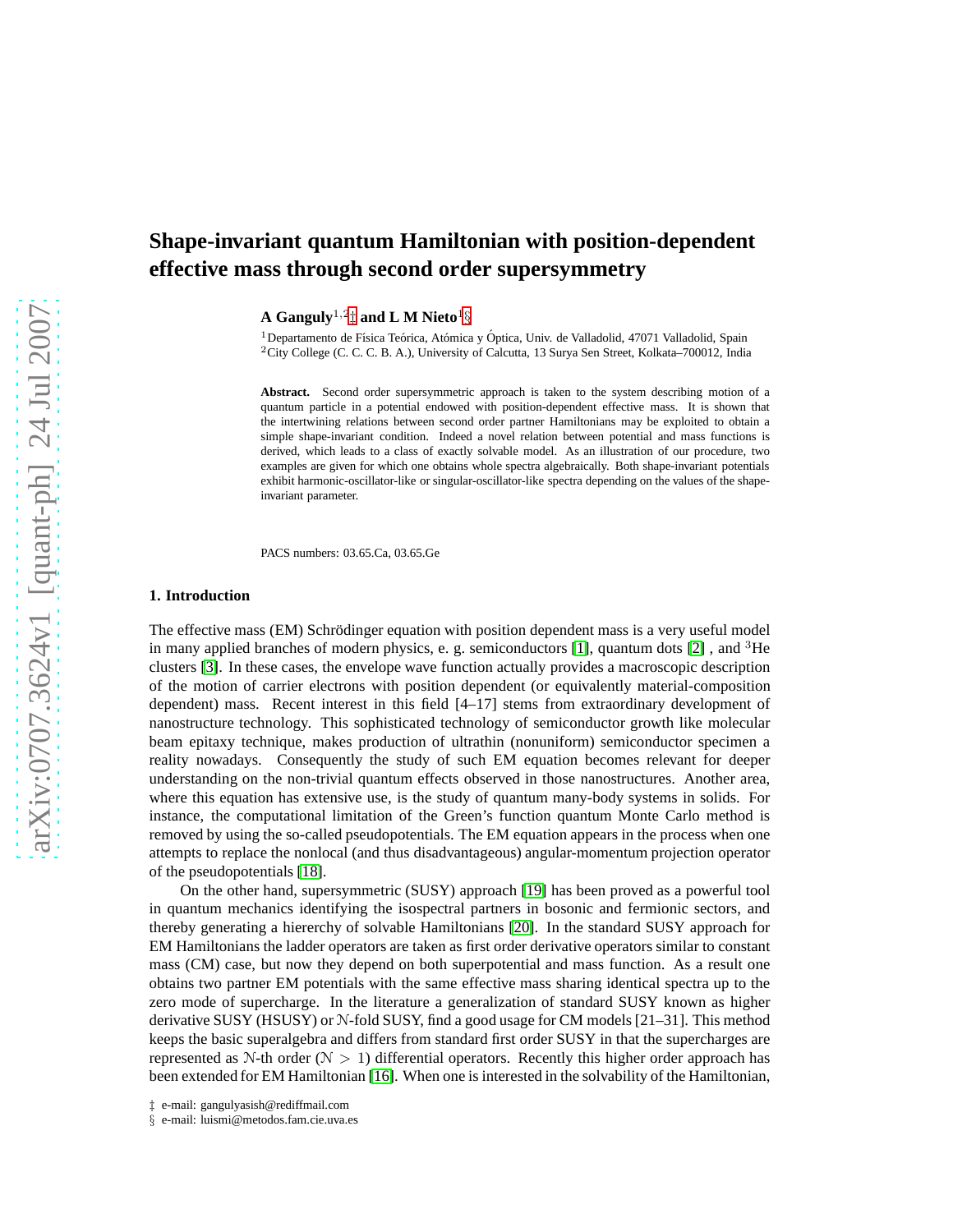shape-invariance (SI) is an important criteria [\[32\]](#page-13-7), because in this case one can obtain full spectra by successive application of raising operator. For instance, some classes of SI Hamiltonian have been discovered recently through first order SUSY formalism [\[6,](#page-13-8) [12,](#page-13-9) [13\]](#page-13-10).

Our purpose in the present work is to extend the concept of SI to second order SUSY (SSUSY) in the effective mass framework. This type of extension has been done very recently [\[26\]](#page-13-11) for CM case. We have derived a new relation between the potential and mass functions, which gives an exactly-solvable (ES) model satisfying a simple SI condition. Two specific examples are given, one is hyperbolic and other is algebraic. Both these Hamiltonians are new ES models, because their wave functions and energy eigenvalues can be obtained by purely algebraic means. For certain values of the characterizing parameter these potentials acquire an inverse-square singularity at the center. Such type of singular potentials has important applications in various fields e. g. molecular and high energy nuclear physics [\[33\]](#page-13-12). In the constant mass limit both of these reduce to well-known harmonic oscillator or singular oscillator depending on the values of the SI parameter.

In Section [2](#page-1-0) we set up first order SUSY for EM models. Section [3](#page-3-0) is devoted to SSUSY. After getting compact expressions for intertwined Hamiltonians in terms of superpotentials and mass function, we obtain the solution of zero mode equation of supercharges. In Section [4](#page-5-0) we study in detail the connection of the second order scheme with the standard one. Section [5](#page-6-0) contains the main result concerning SI for SSUSY scheme. A new relation between potential and mass function leading to SI model is derived. Two examples satisfying such relation are provided. Finally, Section [6](#page-12-0) contains the concluding remarks.

### <span id="page-1-0"></span>**2. First order SUSY and EM models**

The well-known superalgebra defined by the super Hamiltonian  $H_s$  and the supercharges  $Q,Q^\dagger$  is

<span id="page-1-4"></span>
$$
H_s = \{Q, Q^{\dagger}\}, \ Q^2 = Q^{\dagger^2} = [Q, H_s] = [Q^{\dagger}, H_s] = 0,\tag{1}
$$

where the symbol '†' denotes the usual hermitian conjugation. The supercharges are represented in one dimensional quantum mechanics by the following  $2 \times 2$  matrices

<span id="page-1-5"></span>
$$
Q = \left(\begin{array}{cc} 0 & 0 \\ A & 0 \end{array}\right), \qquad Q^{\dagger} = \left(\begin{array}{cc} 0 & A^{\dagger} \\ 0 & 0 \end{array}\right). \tag{2}
$$

Consequently, the super Hamiltonian  $H_s$  is diagonalized as

$$
H_s = \begin{pmatrix} H_+ & 0 \\ 0 & H_- \end{pmatrix}, \quad H_+ = A^{\dagger} A, \quad H_- = A A^{\dagger}.
$$
 (3)

In the standard SUSY approach to EM models the ladder operators  $A, A^{\dagger}$  are first order differential  $operators$  |

$$
A = \frac{1}{\sqrt{m(x)}} \partial + W(x), \quad A^{\dagger} = -\frac{1}{\sqrt{m(x)}} \partial + W(x) - \left[\frac{1}{\sqrt{m(x)}}\right]', \qquad \left(\partial \equiv \frac{d}{dx}\right) \tag{4}
$$

where  $W(x)$  is the EM superpotential and the prime denotes derivative with respect to x. Note that we have omitted the factor  $\hbar^2$  by defining the atomic units such that  $\hbar^2 = 2$ . Denoting  $H_{\pm}$  as

<span id="page-1-3"></span><span id="page-1-2"></span>
$$
H_{\pm} = -\partial \left(\frac{1}{m(x)}\partial\right) + V_{\pm}(x),\tag{5}
$$

the realization [\(4\)](#page-1-2) straightforwardly expresses the Schrödinger EM potentials in terms of mass and EM superpotential

<span id="page-1-6"></span>
$$
V_{+}(x) = W^{2} - \left[\frac{W(x)}{\sqrt{m(x)}}\right]', \quad V_{-}(x) = V_{+}(x) + 2\frac{W'(x)}{\sqrt{m(x)}} - \frac{1}{\sqrt{m(x)}}\left[\frac{1}{\sqrt{m(x)}}\right]''.
$$
 (6)

<span id="page-1-1"></span> $\parallel$  The representation of ladder operators is not unique for EM models, for other variants see [\[12,](#page-13-9) [13\]](#page-13-10).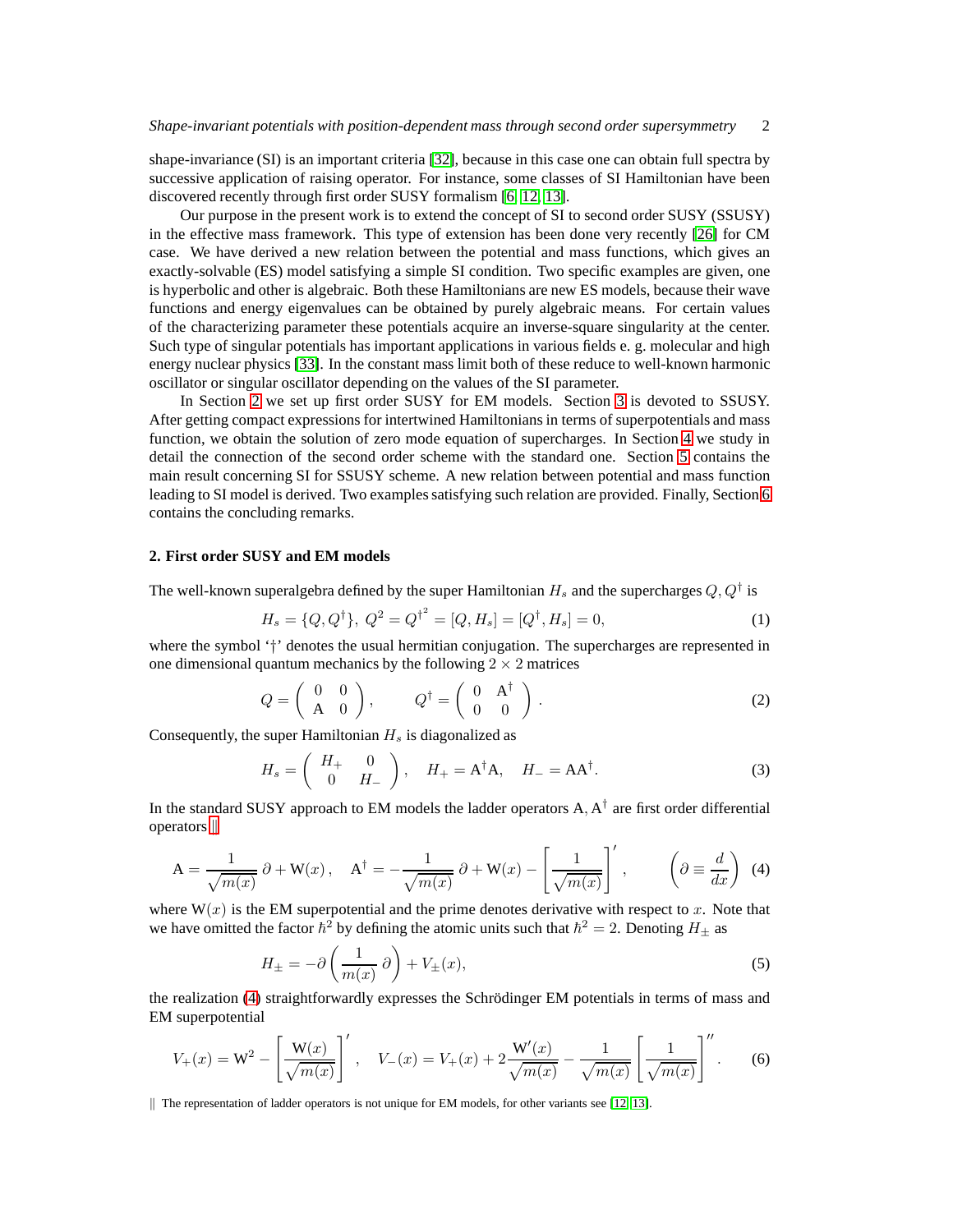The main feature of above construction is the intertwining relations between the bosonic and fermionic parts, which plays a crucial role in SUSY theory

<span id="page-2-2"></span>
$$
AH_{+}=H_{-}A, \qquad H_{+}A^{\dagger}=A^{\dagger}H_{-}.
$$
\n(7)

The vacuum states may be characterized as

<span id="page-2-0"></span>
$$
A\psi_0^+(x) = 0,
$$
 or  $A^{\dagger}\psi_0^-(x) = 0,$  (8)

where  $\psi_n^{\pm}$ ,  $n = 0, 1, \ldots$  denote the bound state wave functions for the Schrödinger Hamiltonian  $H_{\pm}$ . Let us point out that physically the mass function  $m(x)$  is positive definite and finite everywhere in the domain of definition of the EM Schrödinger equation. Now, the existence of a zero mode will depend on the asymptotic nature of the superpotential  $W(x)$  and mass function  $m(x)$ . The ground state wave functions may be computed from equation [\(8\)](#page-2-0)

$$
\psi_0^+(x) \propto \exp\left[-\int^x \sqrt{m(\tau)} \mathbf{W}(\tau) d\tau\right], \quad \psi_0^-(x) \propto \sqrt{m(x)} \exp\left[\int^x \sqrt{m(\tau)} \mathbf{W}(\tau) d\tau\right]. \tag{9}
$$

The existence of the vacuum states is ensured if and only if the integrals satisfy the following asymptotic condition

<span id="page-2-1"></span>
$$
\int^x \sqrt{m(\tau)} \mathbf{W}(\tau) d\tau \underset{x \to \pm \infty}{\longrightarrow} +\infty (\text{ or } -\infty).
$$

Clearly both of the above conditions can not exist simultaneously and so at most one of the zero modes [\(9\)](#page-2-1) will be annihilated in which case SUSY is unbroken (or exact). On the other hand, if neither of the zero modes exist then SUSY is called spontaneously broken. In this context it should be kept in mind that this argument fails for periodic Hamiltonians [\[34\]](#page-13-13) because in that case one usually considers Bloch solutions and so the square-integrability criteria disappears [35–37]. In fact the question of existence of zero modes are related with the specified functional space on which a quantum system is to be considered [\[30\]](#page-13-14). However in this treatise we will not consider periodic models. Thus for the systems defined on linear space it must be safely concluded that two zero modes can not exist simultaneously in the first order SUSY formalism. In the next section we will show that this is not the case for the SSUSY scheme.

For definiteness, let us suppose that the bosonic sector  $(H<sub>+</sub>)$  is fully known and possesses normalizable zero-energy state. Thus, if either  $\psi_0^+$  or  $W(x)$  is known, the other can be obtained exactly by formulae [\(9\)](#page-2-1). Now, one can extract full knowledge about the fermionic sector  $(H_-)$  by the use of the intertwining relations [\(7\)](#page-2-2):

$$
\sqrt{E_{n+1}^+} \ \psi_n^-(x) = A \psi_{n+1}^+(x) \ , \sqrt{E_n^-} \ \psi_{n+1}^+(x) = A^{\dagger} \psi_n^-(x) \ ; \quad E_n^- = E_{n+1}^+ \ , E_0^+ = 0 \ , \tag{10}
$$

for  $n = 0, 1, 2...$ 

Let us now consider the EM eigenvalue equation

<span id="page-2-5"></span><span id="page-2-4"></span>
$$
H_{EM}(x)\psi(x) \equiv [T_{EM}(x) + V_{EM}(x)]\psi(x) = \epsilon\psi(x)
$$
\n(11)

The first step to study this equation is certainly to choose a suitable form of the hermitian kinetic energy operator  $T_{EM}(x)$ . There is an intrinsic ambiguity in selecting such form as this class of physical problems are suffered from non-commutativity of momentum operator  $p = -i\sqrt{2}\partial$  and the effective problems mass operator  $m(x)$ . Several forms had been proposed in the literature for  $T_{EM}(x)$ , and considerable efforts were made to remove the non-uniqueness of the kinetic energy operator [38–43]. But still the problem of ambiguity remains a open question in this field. However one may rely on almost general representation suggested in Ref. [\[39\]](#page-13-15)

<span id="page-2-3"></span>
$$
T_{EM}(x) = \frac{1}{4} \left( m^2 p m^2 p m^2 + m^2 p m^2 p m^2 \right), \quad a + b + c = -1.
$$
 (12)

The parameters a, b, c in the above equation are usually called 'ordering parameters'. Most of the present authors prefer to start from [\(12\)](#page-2-3) as this representation includes many special forms used in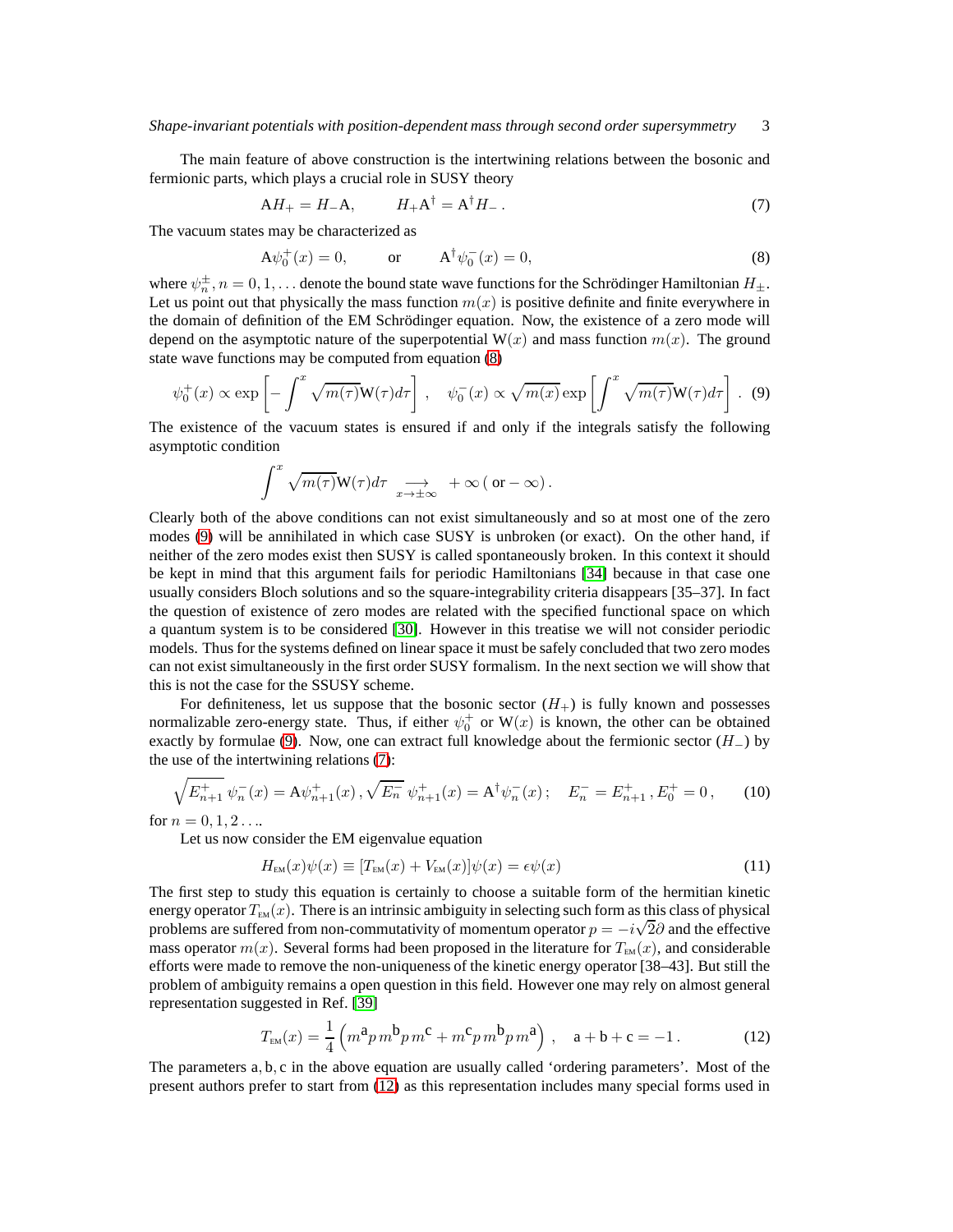different context. For instance, the authors in Ref. [\[6\]](#page-13-8) considered following kinetic energy operator to apply first order SUSY

$$
T_{\rm EM}(x) = \frac{1}{2} \, p \left( \frac{1}{m} \right) p \, ,
$$

which was first proposed by BenDaniel and Duke [\[38\]](#page-13-16), and is contained in the general representation [\(12\)](#page-2-3) for the special choice  $a = c = 0, b = -1$ . In this connection we would like to mention an interesting work [\[12\]](#page-13-9) where the authors have proposed a new representation of first order SUSY ladder operators including ambiguity parameters of the kinetic energy operator [\(12\)](#page-2-3) and have obtained a substantial generalization over the result of Ref. [\[6\]](#page-13-8). It is now well-known that [\[13,](#page-13-10) [14\]](#page-13-17) the representation of ladder operators can be made free from the ambiguity parameters [see equation [\(4\)](#page-1-2)] at the cost of constraining the local potential  $V_{EM}(x)$  in equation [\(11\)](#page-2-4) with a pseudo potential term  $\rho(m)$  thereby considering the so-called effective potential energy  $V_{EM}(x)$ . For the two-parametric representation [\(12\)](#page-2-3) of the kinetic energy operator this pseudo potential term is given by

<span id="page-3-1"></span>
$$
\rho(m) = \frac{1+b}{2} \frac{m''}{m^2} - \eta \frac{m'^2}{m^3}, \quad \eta = 1+b+a(a+b+1),
$$
\n(13)

where we have absorbed the parameter c using the constraint  $a + b + c = -1$ . In what follows we will consider the following general EM Schrödinger equation

<span id="page-3-2"></span>
$$
H_{EM}(x)\psi(x) \equiv \left[ -\partial \left( \frac{1}{m(x)} \partial \right) + \widetilde{V}_{EM}(x) \right] \psi(x) = \epsilon \psi(x) , \quad \widetilde{V}_{EM}(x) = V_{EM}(x) + \rho(m) . \tag{14}
$$

In above equation,  $V_{EM}(x)$  represents the local potential strength and the pseudo potential  $\rho(m)$  is given by [\(13\)](#page-3-1), the latter depends on the ordering parameters a, b. We will assume that a, b are real. The EM Hamiltonian [\(14\)](#page-3-2) may then be identified with bosonic partner Hamiltonian  $H_+$  in [\(5\)](#page-1-3) as

$$
V_{+}(x) = \widetilde{V}_{EM}(x) - \epsilon, \quad \epsilon \le E_0^+ = 0,
$$
\n(15)

by assigning  $V_{EM}(x) = V_+(x) - \rho(m) + \epsilon$ . The quantity  $\epsilon$  is often termed as factorization energy in the SUSY procedure [\[44\]](#page-13-18).

## <span id="page-3-0"></span>**3. Second order SUSY and zero mode equation**

We will now replace the intertwining operators  $A, A^{\dagger}$  in equations [\(1\)](#page-1-4)–[\(4\)](#page-1-2) by the following second order operators

$$
\mathcal{A} = \frac{1}{m} \partial^2 + \mathcal{W}(x) \partial + c(x), \quad \mathcal{A}^\dagger = \frac{1}{m} \partial^2 - \left[ \mathcal{W}(x) + 2 \frac{m'}{m^2} \right] \partial + \left[ c(x) - \mathcal{W}'_m(x) \right], \tag{16}
$$

in which we have used the abbreviation

<span id="page-3-6"></span>
$$
W_m(x) = W(x) + \frac{m'(x)}{m^2(x)}.
$$
\n(17)

In the following we will use the terminology "superpotential" for the function  $\mathcal{W}_m(x)$ . Clearly the super Hamiltonian  $H_s$  given by [\(1\)](#page-1-4)–[\(2\)](#page-1-5), is now a fourth order differential operator, and it will be physically meaningful if it can be expressed as a quadratic polynomial in the usual EM Schrödinger Hamiltonians. Thus we will introduce

<span id="page-3-4"></span>
$$
h_s = \begin{pmatrix} h_+ & 0 \\ 0 & h_- \end{pmatrix}, \quad h_{\pm} = -\partial \left(\frac{1}{m}\partial\right) + v_{\pm}(x). \tag{18}
$$

Our task is to determine the following matrix identity

<span id="page-3-3"></span>
$$
H_s = h_s^2 + l_1 h_s + l_2 I_2, \tag{19}
$$

where  $l_1, l_2$  are arbitrary fixed real numbers. After some involved but straightforward steps one may express  $v_{\pm}(x)$  in terms of  $c(x)$ , the superpotential  $W_m(x)$  and the mass function  $m(x)$ 

<span id="page-3-5"></span>
$$
v_{\pm}(x) = \left(\frac{1}{2} \mp 1\right) \mathcal{W}'_m \mp \frac{m'}{2m} \mathcal{W}_m + \frac{m \mathcal{W}_m^2}{2} - c(x) - \frac{l_1}{2},\tag{20}
$$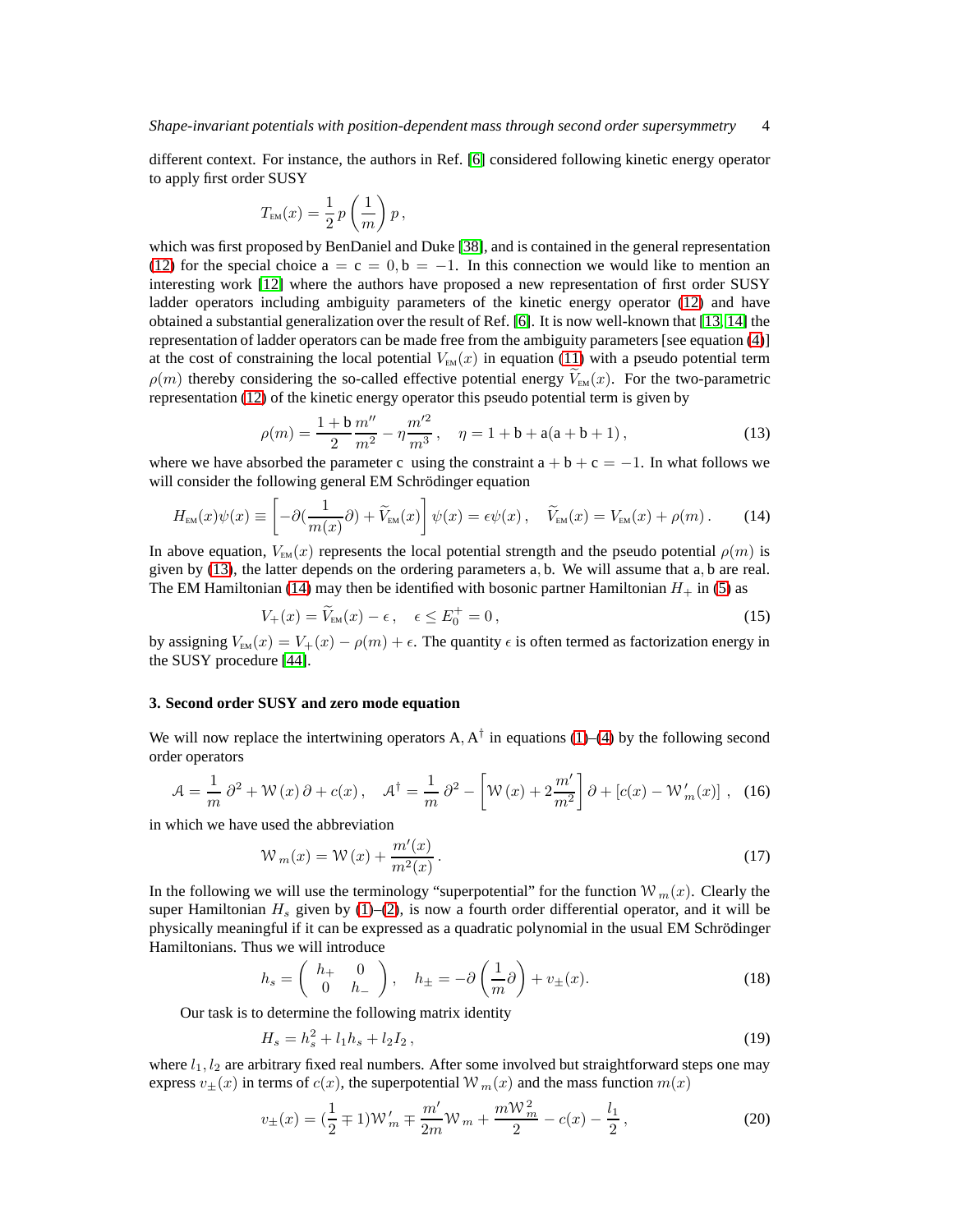where the function  $c(x)$  is given by

$$
c(x) = \frac{W_m'}{2} + \frac{mW_m^2}{4} - \frac{W_m''}{2mW_m} + \frac{1}{m} \left(\frac{W_m'}{2W_m}\right)^2 + \frac{3m'^2}{4m^3} - \frac{m''}{2m^2} - \frac{1}{m} \left(\frac{K_3}{2W_m}\right)^2.
$$
 (21)

In above equations the quantity  $K_3$  is taken, without loss of generality as

<span id="page-4-5"></span><span id="page-4-1"></span>
$$
K_3 = +\sqrt{l_1^2 - 4l_2}.\tag{22}
$$

It should be emphasized that the quantity  $K_3$  may be purely real or purely imaginary according as  $l_1^2 \geq 4l_2$  or  $l_1^2 < 4l_2$ . It is that constant which plays the role of determining reducible or irreducible SSUSY [\[22\]](#page-13-19). In the next section we will show that for hermitian quantum mechanics, SSUSY scheme could be reduced to first order SUSY for real  $K_3$  only.

Note that the EM Hamiltonian  $h_s$  always commutes with super Hamiltonian  $H_s$  due to the relation [\(19\)](#page-3-3), and hence both have simultaneous eigenstates. Thus the intertwining relation [\(7\)](#page-2-2) implies that Schrödinger Hamiltonian [\(18\)](#page-3-4) is doubly degenerated (up to zero modes of the supercharges), and wave functions are connected according to [\(10\)](#page-2-5), where  $E_n^{\pm}$  now denote eigenvalues of  $h_{\pm}$ . It should be mentioned that above expressions for  $v_{\pm}$  and  $c(x)$  satisfy additional intertwining relations between EM Hamiltonians  $h_{\pm}$ 

<span id="page-4-0"></span>
$$
\mathcal{A}h_+ = h_-\mathcal{A}\,, \qquad h_+\mathcal{A}^\dagger = \mathcal{A}^\dagger h_-\,. \tag{23}
$$

This relation is important not only because of its elegant description, but also one can start from the requirement [\(23\)](#page-4-0), and may obtain expressions [\(20\)](#page-3-5) and [\(21\)](#page-4-1).

We will now show that zero modes of both operators [\(16\)](#page-3-6) may exist simultaneously, in contrast to the standard first-order SUSY. To understand this let us write down the normalizable solutions of zero mode equations [\(8\)](#page-2-0) for supercharges. Note that the equation [\(8\)](#page-2-0) becomes a second order differential equation with the replacement of A,  $A^{\dagger}$  by A,  $A^{\dagger}$  of [\(16\)](#page-3-6). These equations may be brought to the form similar to CM Schrödinger equation

<span id="page-4-2"></span>
$$
-\phi''(x) + \left[ \left( \frac{\mathcal{W}'_m + K_3}{2\mathcal{W}_m} \right)^2 + \left( \frac{\mathcal{W}'_m + K_3}{2\mathcal{W}_m} \right)' \right] \phi(x) = 0, \tag{24}
$$

by the transformations

<span id="page-4-3"></span>
$$
\psi_0^{\pm}(x) = \sqrt{m(x)}\phi(x) e^{\left[\mp \frac{1}{2}\int^x m(\tau) \mathcal{W}_m(\tau) d\tau\right]}.
$$
\n(25)

The normalizability of  $\psi_0^{\pm}$  clearly depends on functional forms of both superpotential  ${\cal W}_m(x)$  and mass function  $m(x)$ . To illustrate it, consider that  $\phi(x)$  in [\(24\)](#page-4-2) is identified with normalizable ground state wave function of a known solvable CM Hamiltonian by suitably choosing the superpotential  $W_m(x)$ . Then the prefactor  $\phi(x)$  of  $\psi_0^{\pm}$  in [\(25\)](#page-4-3) is well-behaved, and hence both  $\psi_0^{\pm}$  will be normalizable if  $m(x)$  is also well-behaved and the integral  $\int^x mW_m d\tau$  is finite. Thus in this instance both operators [\(16\)](#page-3-6) have normalizable zero modes, as was the situation for CM models. The explicit solutions for zero-mode states of both supercharges may be written as follows

<span id="page-4-4"></span>
$$
\psi_{0,j}^{\pm}(x) \propto \sqrt{m \mathcal{W}_m} \, e^{[\mp \int^x F_j(\tau) d\tau]}, \, F_j(x) = \frac{m \mathcal{W}_m^2 + (-1)^j K_3}{2 \mathcal{W}_m}, \qquad j = 1, 2. \tag{26}
$$

Note that for  $K_3 = 0$ ,  $F_1(x) \equiv F_2(x)$  and so in that case both operators may have at most one zero mode. It should be mentioned that both of the zero modes are also formal eigenstates of Schrödinger Hamiltonians  $h_{\pm}$  for real  $K_3$  only :

<span id="page-4-6"></span>
$$
h_{\pm}\psi_{0,j}^{\pm} = \eta_j\psi_{0,j}^{\pm}, \qquad \eta_j = -\frac{l_1 + (-1)^j K_3}{2} \,. \tag{27}
$$

Before concluding the section it may be pointed out that the quantum systems built upon N-th order representation of ladder operators were categorized as type A N-fold SUSY (see for details Refs. [\[30,](#page-13-14) [16\]](#page-13-6)). Hence it is not difficult to show that the systems investigated in this article are generically special cases of type A 2-fold SUSY. Furthermore in Ref. [\[30\]](#page-13-14) it was shown systematically that the zero modes of one higher order supercharge can admit both physical and nonphysical states, the latter may be used as a good transformation function to develop new solvable system [\[37\]](#page-13-20).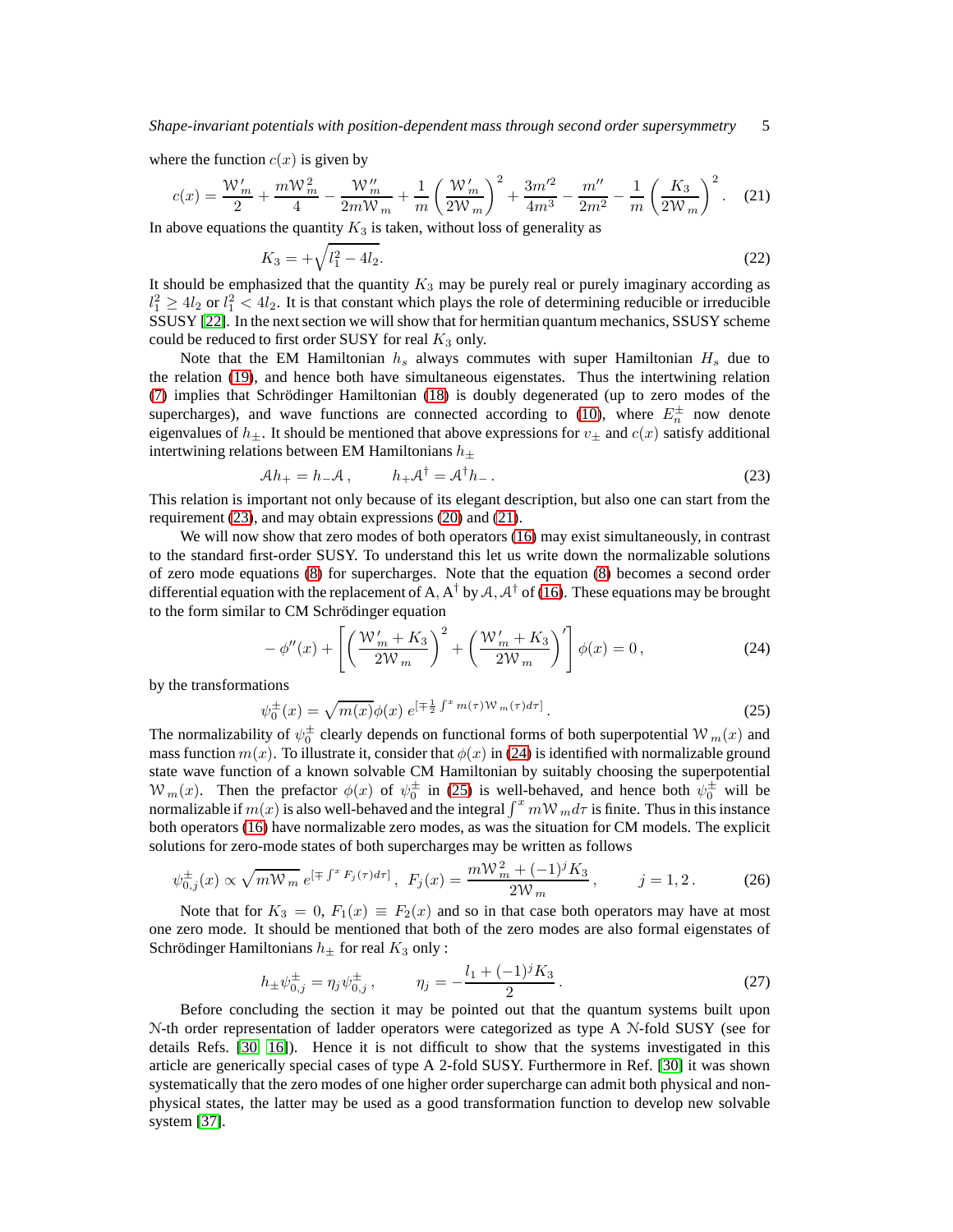#### <span id="page-5-0"></span>**4. Relation with Standard SUSY**

In the previous section we have derived the expressions for second-order SUSY partner potentials  $v_{\pm}$ . In this section we want to investigate whether  $v_{\pm}$  may be expressed through standard SUSY formalism. That is, to say whether there exist superpotentials  $W_1, W_2$  in terms of which  $v_{\pm}$  may be brought to the first order form given by [\(6\)](#page-1-6). To proceed systematically, let us write  $h_{\pm}$  as

<span id="page-5-2"></span>
$$
h_{-} \equiv h_{-}^{(1)} = A_{1}A_{1}^{\dagger} + K_{1}, \quad h_{+} \equiv h_{+}^{(2)} = A_{2}^{\dagger}A_{2} + K_{2}, \quad A_{j} = \frac{1}{\sqrt{m}} \partial + W_{j}, \tag{28}
$$

where  $A_i$  are first order EM ladder operators and  $K_1, K_2$  are suitable constants to be determined. In this section we will use the notations  $h_-\equiv h_{-}^{(1)}$  and  $h_+\equiv h_{+}^{(2)}$  interchangeably for 2-SUSY partners  $h_{\pm}$ . Let us consider that  $K_3$  is purely real. Assuming for definiteness  $K_3 > 0$ , two types of solutions for  $W_1$ ,  $W_2$  are possible.

(a) **Type I:**  $K_1 = -\frac{K_3+1_1}{2}$ ,  $K_2 = \frac{K_3-1_1}{2}$ <br>The first order superpotentials are given by

<span id="page-5-3"></span>
$$
\mathbf{W}_{1,2} = \left[ \frac{\mathcal{W}_m \sqrt{m}}{2} + \frac{1}{2} \left( \frac{1}{\sqrt{m}} \right)' \right] \pm \left[ \frac{\mathcal{W}_m' + K_3}{2\mathcal{W}_m \sqrt{m}} - \frac{1}{2} \left( \frac{1}{\sqrt{m}} \right)' \right].
$$
 (29)

The relation between second order operators  $A, A^{\dagger}$  and the first order operators  $A_1, A_2$  in this case is

<span id="page-5-1"></span>
$$
\mathcal{A}^{\dagger}\mathcal{A} = (\mathbf{A}_2^{\dagger}\mathbf{A}_2)(\mathbf{A}_2^{\dagger}\mathbf{A}_2 + K_3), \quad \mathcal{A}\mathcal{A}^{\dagger} = (\mathbf{A}_1\mathbf{A}_1^{\dagger})(\mathbf{A}_1\mathbf{A}_1^{\dagger} - K_3).
$$
 (30)

(b) Type II: 
$$
K_2 = K_1 = -\frac{K_3+1_1}{2}
$$
  
\n
$$
W_{1,2} = \left[\frac{W_m\sqrt{m}}{2} + \frac{1}{2}\left(\frac{1}{\sqrt{m}}\right) + \frac{K_3}{2W_m\sqrt{m}}\right] \pm \left[\frac{W_m'}{2W_m\sqrt{m}} - \frac{1}{2}\left(\frac{1}{\sqrt{m}}\right)'\right].
$$
\n(31)

The operator relation [\(30\)](#page-5-1) becomes

<span id="page-5-4"></span>
$$
\mathcal{A}^{\dagger} \mathcal{A} = (A_2^{\dagger} A_2)(A_2^{\dagger} A_2 - K_3), \quad \mathcal{A} \mathcal{A}^{\dagger} = (A_1 A_1^{\dagger})(A_1 A_1^{\dagger} - K_3).
$$

We see that both types of reductions are distinct for the superpotential  $W_2$  unless  $K_3 = 0$ . One may check readily that Type I reduction allows factorization of ladder operator  $A$  in terms of first order operators  $A_1$ ,  $A_2$  as

<span id="page-5-5"></span>
$$
\mathcal{A} = A_1 A_2 \qquad \text{(follows from the identity: } A_1^{\dagger} A_1 = A_2 A_2^{\dagger} + K_3 \text{)}.
$$

However this is not possible for Type II reduction. But in both cases  $v_{\pm}$  are in 1-SUSY form, which is actually important. Their respective 1-SUSY partners may be written down using the formula [\(6\)](#page-1-6)

$$
v_{+}^{(1)} = W_{1}^{2} - \left(\frac{W_{1}}{\sqrt{m}}\right)' + K_{1}, \quad v_{-}^{(2)} = W_{2}^{2} + \frac{W_{2}'}{\sqrt{m}} - W_{2}\left(\frac{1}{\sqrt{m}}\right)' - \frac{1}{\sqrt{m}}\left(\frac{1}{\sqrt{m}}\right)'' + K_{2}.
$$
(32)

According to standard SUSY,  $v_{\pm}^{(1)}$  and  $v_{\pm}^{(2)}$  are isospectral where  $v_{-}^{(1)} \equiv v_{-}$  and  $v_{+}^{(2)} \equiv v_{+}$  are given by [\(20\)](#page-3-5). Hence we see that second order SUSY formalism may give us opportunity of studying two standard SUSY pairs  $(h_+^{(j)}, h_-^{(j)})$  simultaneously for  $j = 1, 2$ . The ground states of both pairs of Hamiltonian are zero modes of first order operators  $A_j$ ,  $A_j^{\dagger}$  given by [\(28\)](#page-5-2). These can be computed by substituting for  $W_1$ ,  $W_2$  from [\(29\)](#page-5-3) and [\(31\)](#page-5-4) (corresponding to Type I and Type II reduction) into the formulae [\(9\)](#page-2-1) for W. For instance the zero modes for the opertors  $A_j$ ,  $A_j^{\dagger}$ ,  $j = 1, 2$ , corresponding to Type II reduction are

<span id="page-5-6"></span>
$$
\phi_0^{+(1)} \propto \frac{e^{-\int^x F_2(\tau)d\tau}}{\sqrt{W_m}}, \phi_0^{-(1)} = \psi_{0,2}^-; \qquad \phi_0^{-(2)} \propto \frac{e^{+\int^x F_2(\tau)d\tau}}{\sqrt{W_m}}, \phi_0^{+(2)} = \psi_{0,2}^+, \tag{33}
$$

where  $\psi_{0,2}^{\pm}$  are given by [\(26\)](#page-4-4) and  $\phi_0^{+(j)}$ ,  $\phi_0^{-(j)}$  denote ground state wave functions for the Hamiltonians  $h_{+}^{(j)}$ ,  $h_{-}^{(j)}$  for  $j=1,2$  respectively.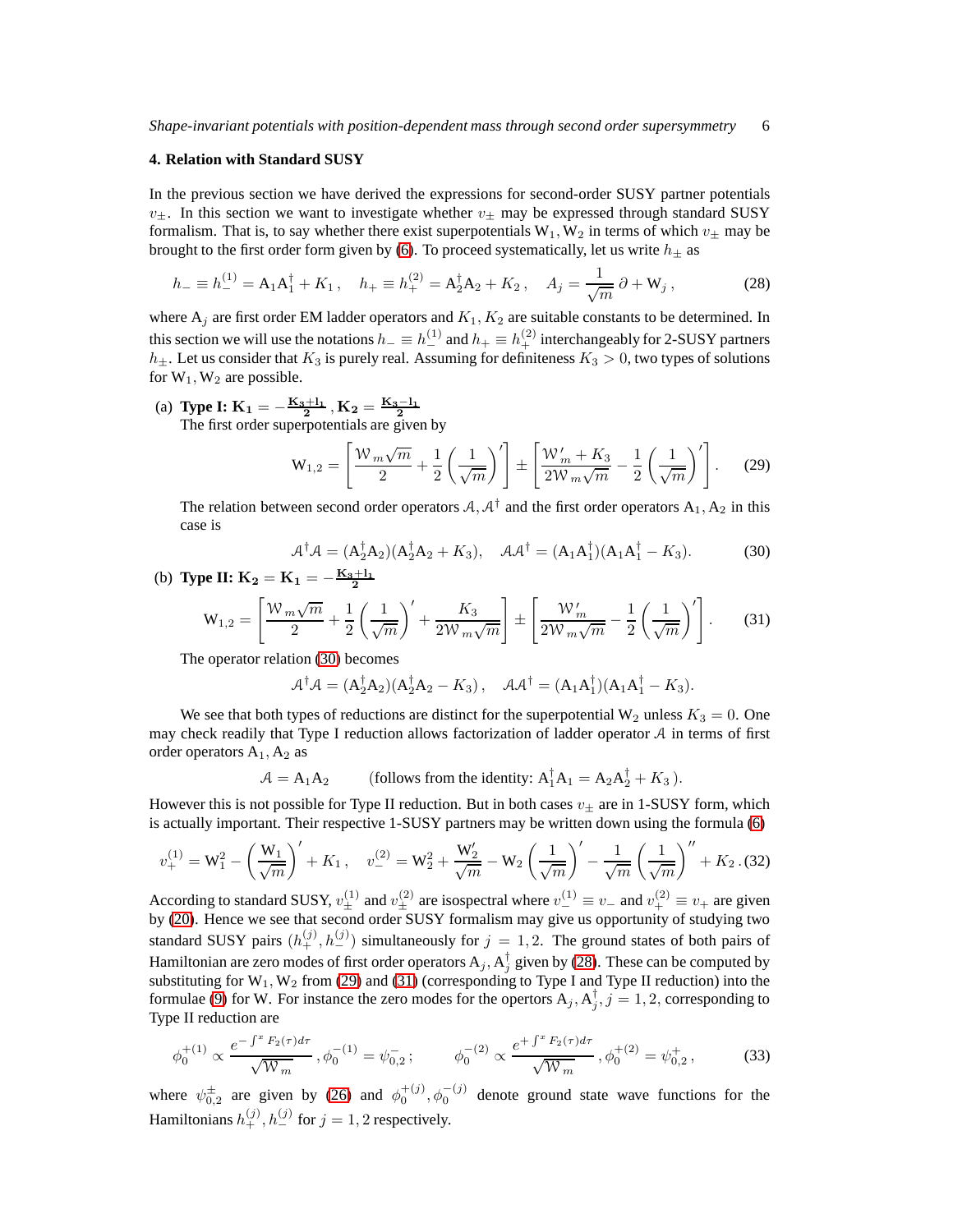Let us point out that for imaginary  $K_3$ , given by [\(22\)](#page-4-5), the above reduction is not possible in hermitian quantum mechanics [\[31\]](#page-13-21), because both first order superpotentials  $W_1, W_2$  will be complex [see equations [\(29\)](#page-5-3) and [\(31\)](#page-5-4)]. In fact this will lead us to an irreducible transformation between real and complex potentials for EM Hamltonians [\[45\]](#page-13-22).

The discussion in this section clearly shows that the factorization of a higher order linear differential operator in terms of lower order operators is in general non-unique. That is to say, one operator can admit both reducible and irreducible representations. Hence from strictly mathematical sense the concept of reducibility of HSUSY must be defined on the basis of an additional restriction on Hamiltonians that they are factorizable according to [\(29\)](#page-5-3) or [\(31\)](#page-5-4). In the next section we will propose a higher order SI criteria for EM Hamiltonians. Our purpose of introducing this section is to compare the result of SI obtained through HSUSY with that obtained via first order SUSY. This will give us a better insight about why and how SI scheme proposed in this article is an important generalization over the SI formalism in the standard approach.

#### <span id="page-6-0"></span>**5. Higher order SI criteria for EM Hamiltonian**

In Ref. [\[6\]](#page-13-8) two types of SI criteria were discussed for EM Hamiltonian generated through first order SUSY let apart the generalized treatment proposed in Ref. [\[12\]](#page-13-9). Recently a kind of deformed SI criteria has been introduced [\[13\]](#page-13-10), which is also in the context of standard SUSY. Searching for SI Hamiltonian is useful, because this integrability condition leads to certain relation between potential and mass functions producing an ES model. For instance, claiming first order SUSY partners  $V_-(x; \lambda) - V_+(x; \lambda) = 2\lambda$ , from equation [\(6\)](#page-1-6), one obtains following relation between first order superpotential  $W(x)$  and mass  $m(x)$ :

$$
\mathbf{W}(x) = \frac{1}{2} \left( \frac{1}{\sqrt{m}} \right)' + \lambda \int^x \sqrt{m} d\tau.
$$

Just this relation was discovered in Ref [\[6\]](#page-13-8). Here we wish to enquire this simple SI condition for SSUSY partners  $(v_+, v_-)$ , given by [\(20\)](#page-3-5).

#### <span id="page-6-4"></span>*5.1. Theoretical construction*

Let us consider

<span id="page-6-1"></span>
$$
h_{-}(x; \lambda) = h_{+}(x; \lambda) + 2\lambda, \qquad \lambda > 0.
$$
\n
$$
(34)
$$

It is not very difficult to see that the above requirement expresses second order superpotential in the form

<span id="page-6-2"></span>
$$
W_m(x) = \frac{g(x)}{\sqrt{m(x)}}, \quad g(x) = \gamma + \lambda \int^x \sqrt{m} d\tau,
$$
\n(35)

where  $\gamma$  is an integration constant. Substituting this expression for W<sub>m</sub>(x) into [\(20\)](#page-3-5) for  $v_{+}(x)$ , we obtain following relation between potential and mass

<span id="page-6-3"></span>
$$
v_{+}(x;\lambda) = \frac{g^{2}}{4} - \frac{\lambda^{2} - K_{3}^{2}}{4g^{2}} + \frac{m''}{4m^{2}} - \frac{7}{16}\frac{m'^{2}}{m^{3}} - \left(\lambda + \frac{l_{1}}{2}\right),
$$
 (36)

where we are considering  $K_3 > 0$ .

We stress that this is a new relation between potential and mass which gives us a class of SI Hamiltonian  $h_+$ . The whole set  $\{\psi_n^+(x;\lambda), E_n^+\}$  of eigenstates and spectra for  $h_+$  can be constructed by exploiting the intertwining relation [\(23\)](#page-4-0). The procedure is, as in the case for harmonic oscillator, to apply successively the raising operator  $A^{\dagger}$  upon zero mode of the lowering operator A. Note that the second order operator A has two zero modes  $\psi_{0,j}^+$ ,  $j = 1, 2$ , given by [\(26\)](#page-4-4). Both these zero modes are formal solutions of Schrödinger equation for  $h_+$  [see equation [\(27\)](#page-4-6)] with the eigenvalues  $\eta_1 = (-l_1 + K_3)/2$  and  $\eta_2 = -(l_1 + K_3)/2$ , where  $\eta_1 > \eta_2$ . Hence we obtain double sequences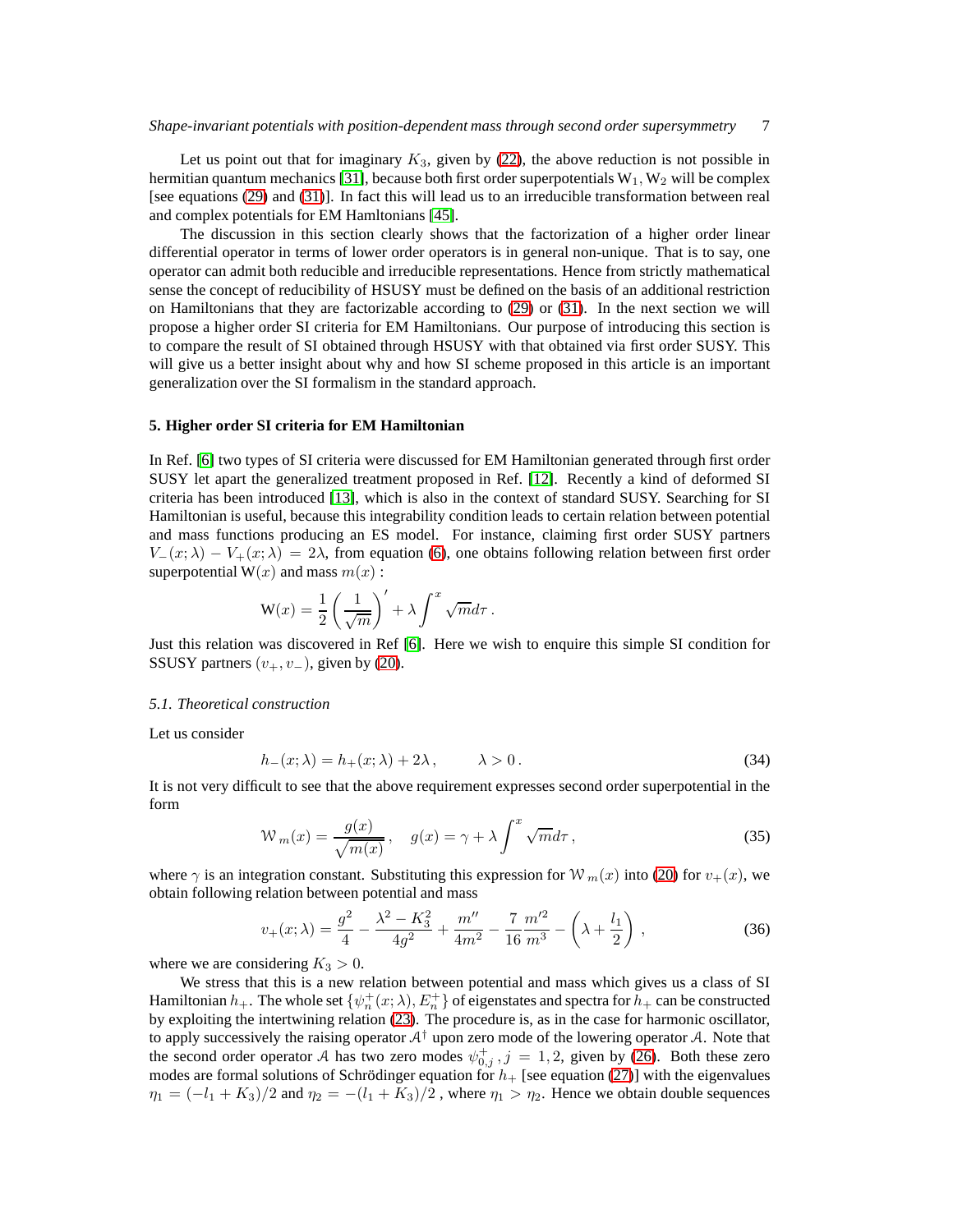of eigenstates based on both zero modes. The labels of eigenstates will depend on the values of the SI parameter  $\lambda$  in equation [\(34\)](#page-6-1). For simplicity let us first consider the case

$$
\lambda > K_3/2, \qquad K_3 > 0 \tag{37}
$$

In this case the wave functions and energy eigenvalues of  $h_+(x; \lambda)$  may be expressed as follows

<span id="page-7-0"></span>
$$
\psi_{2n}^+(x; \lambda) = (A^{\dagger})^n \psi_{0,2}^+(x), \quad E_{2n}^+ = \eta_2 + 2n\lambda,\\
\psi_{2n+1}^+(x; \lambda) = (A^{\dagger})^n \psi_{0,1}^+(x), \quad E_{2n+1}^+ = \eta_1 + 2n\lambda,\\
\}
$$
,  $n = 0, 1, \ldots$  (38)

We will now turn to the case for  $\lambda \leq K_3/2$ . Note that for all values of  $\lambda(>0)$ , the ground state will be given by the zero mode  $\psi_{0,2}^+$  with the eigenvalue  $\eta_2$ . Higher excited states will be obtained in a similar procedure as described above, but one has to relabel the states according to the range of values of  $\lambda$ . To illustrate let us take the most general situation where

<span id="page-7-4"></span>
$$
K_3/2(\kappa+1) < \lambda < K_3/2\kappa \,, \quad \kappa = 1, 2, \dots \tag{39}
$$

Here first  $\kappa$  members will be given by the sequence based on the zero mode  $\psi_{0,2}^{\dagger}$ . Thus the wave functions are

$$
\psi_n^+(x;\lambda) = \begin{cases}\n(\mathcal{A}^{\dagger})^n \psi_{0,2}^+(x), & n = 0,1,\dots \kappa \\
(\mathcal{A}^{\dagger})^{\frac{n+\kappa}{2}} \psi_{0,2}^+(x), & n = \kappa + 2, \kappa + 4,\dots \\
(\mathcal{A}^{\dagger})^{\frac{n-\kappa-1}{2}} \psi_{0,1}^+(x), & n = \kappa + 1, \kappa + 3,\dots\n\end{cases}
$$
\n(40)

with the spectra

<span id="page-7-1"></span>
$$
E_n^+ = \begin{cases} \eta_2 + 2n\lambda, & n = 0, 1, \dots \kappa \\ \eta_2 + (n + \kappa)\lambda, & n = \kappa + 2, \kappa + 4, \dots \\ \eta_1 + (n - \kappa - 1)\lambda, & n = \kappa + 1, \kappa + 3, \dots \end{cases}
$$
(41)

It is a trivial exercise to verify that for  $\lambda = K_3/2\kappa$ , the sequence built on  $\psi_{0,1}^+$  coincides with that built on  $\psi_{0,2}^+$  except for the first  $\kappa$  members, which are the lowest states and only singular solutions. The wave functions and spectra will be provided by single sequence

<span id="page-7-2"></span>
$$
\lambda = \frac{K_3}{2\kappa} : \qquad \psi_n^+(x;\lambda) = \left(\mathcal{A}^\dagger\right)^n \psi_{0,2}^+(x) \,, \quad E_n^+ = \eta_2 + n\frac{K_3}{\kappa} \,, \ n = 0, 1, \dots \quad (42)
$$

It should also be kept in mind that for SSUSY scheme, zero modes of both operators A and  $A^{\dagger}$ may simultaneously exist. This implies that the above sequences may terminate at  $n = N(\geq 1)$  if  $(A^{\dagger})^N \psi^+_{0,j} \propto \psi^-_{0,j'}$ ,  $j, j' = 1, 2, \psi^-_{0,j'}$  being the possible zero modes of  $A^{\dagger}$ , given by [\(26\)](#page-4-4). Note that for  $\lambda = K_3$ , we have from [\(38\)](#page-7-0) harmonic-oscillator-like spectra

$$
E_n = -\left(\lambda + \frac{l_1}{2}\right) + \left(n + \frac{1}{2}\right)\lambda, \quad n = 0, 1, \dots,
$$

while for  $\lambda \neq K_3$ , the spectra given by [\(38\)](#page-7-0), [\(41\)](#page-7-1) or [\(42\)](#page-7-2) separately coincide with those of singular oscillator.

Under the SI condition [\(34\)](#page-6-1), all levels can be obtained in a closed analytic form. For instance, first three members of the sequence  $\{(\mathcal{A}^{\dagger})^n \psi_{0,2}^+(x)\}\$ are

<span id="page-7-3"></span>
$$
\psi_{0,2}^{+}(x) \propto m^{1/4}(x) \left[ g(x) \right]^{\frac{\lambda - K_3}{2\lambda}} e^{-\frac{g^2(x)}{4\lambda}}, \quad \mathcal{A}^{\dagger} \psi_{0,2}^{+}(x) \propto \left[ g^2(x) + K_3 - 2\lambda \right] \psi_{0,2}^{+}(x) ,
$$
\n
$$
\left( \mathcal{A}^{\dagger} \right)^2 \psi_{0,2}^{+}(x) \propto \left[ \left( g^2(x) + K_3 - 4\lambda \right)^2 + 2\lambda \left( K_3 - 4\lambda \right) \right] \psi_{0,2}^{+}(x) . \tag{43}
$$

Higher members can be constructed in a similar fashion. The members of the other sequence  $\{(\tilde{\mathcal{A}}^{\dagger})^n \psi_{0,1}^+(x)\}$  can be obtained by simply changing the sign of  $K_3$  in the corresponding members of the sequence  $\{(\mathcal{A}^{\dagger})^n \psi_{0,2}^+(x)\}$ . The nature of the function  $g(x)$  given by [\(35\)](#page-6-2) is crucial for the normalizability of the wave functions. In the first place,  $m(x)$  must be so chosen that it verifies  $g^2(x) \to +\infty$  as  $x \to \pm\infty$  and remains finite otherwise. Secondly, suppose that  $g(x)$ is nodeless in the whole domain. Then the potential  $v_+(x; \lambda)$  is non-singular and both sequences provide regular (non-singular) solutions. But if  $g(x)$  has a node at  $x = x_0$  then the potential is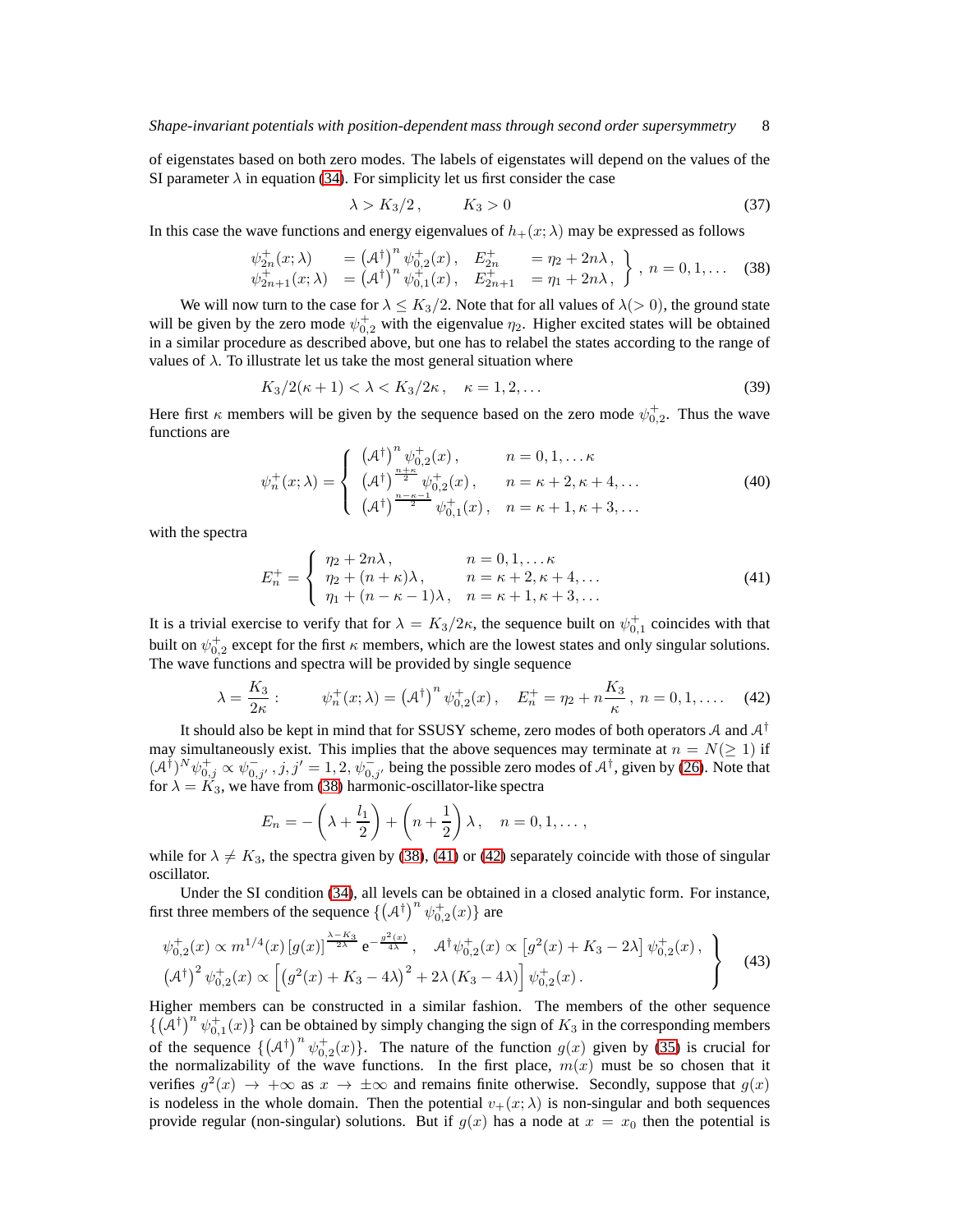singular at that point for  $\lambda \neq K_3$ . Let us note that the node of  $g(x)$  is of first order, because  $g'(x) = \lambda \sqrt{m(x)}$  is always nodeless for chosen mass function. Hence near  $x \sim x_0$ ,  $v_+(x)$  will behave like  $C(x-x_0)^{-2}$ , where the constant C characterizes the strength of the singularity. It is wellknown that self-adjoint extension of such Hamiltonian can be determined on the whole domain for the range  $-1/4 < C < 3/4$ . The singularity will be attractive or repulsive according as  $\lambda > K_3 > 0$ or  $0 < \lambda < K_3$ . One may readily check from [\(43\)](#page-7-3) that  $\psi_{0,2}^+(x)$  is singular for  $\lambda < K_3$ , and so in this case depending on the values of  $\lambda$  and other parameters some or all of the members of the sequence  $\{ (A^{\dagger})^{n} \psi_{0,2}^{+}(x) \}$  have to be deleted from the set of regular solutions of  $h_{+}(x; \lambda)$ .

Hence we have proved that the Hamiltonian  $h_+(x; \lambda)$  with the potential  $v_+(x; \lambda)$  in [\(36\)](#page-6-3) is a new ES model possessing second order SI condition in the EM framework. Two remarks are in order. As one lowers the value of  $\lambda$  by increasing the value of  $\kappa$  in [\(39\)](#page-7-4), the levels become closer and closer and in the limit  $\lambda \to 0(\kappa \to \infty)$  only two levels will be left namely  $\psi_{0,2}^+(x)$  and  $\psi_{0,1}^+(x)$ with the eigenvalues  $\eta_2$ ,  $\eta_1$  respectively. Clearly this gives a quasi-exactly solvable system with two known levels. Since in this article we are only interested about ES models,  $\kappa$  will be a finite quantity or equivalently the SI parameter  $\lambda$  is a strictly non-zero finite positive number. Secondly we have already mentioned that if the function  $q(x)$  in [\(35\)](#page-6-2) has a node at  $x = x<sub>0</sub>$ , the potential  $v<sub>+</sub>(x; \lambda)$  given by [\(36\)](#page-6-3) will be singular at that point. Hence extreme care should be taken to decrease (or increase) the value of  $\lambda$  in order to keep the strength C of the singularity controlled ( $-1/4 < C < 3/4$ ), as for a given mass function  $m(x)$  and the constant  $K_3$  the strength C is inversely proportional with  $\lambda$ . This will be clear if one expands the function  $g(x)$  about its node  $x_0$  giving

<span id="page-8-4"></span>
$$
C = \frac{(K_3/\lambda)^2 - 1}{4m(x_0)}.
$$
\n(44)

Next we are going to construct two classes of examples based on the theoretical model proposed in this subsection, where this last comment will be crucial to get the physically acceptable Hamiltonians.

### *5.2. Hyperbolic mass and potential*

Let us choose the mass function as

<span id="page-8-0"></span>
$$
m(x) = (\alpha + \beta \tanh x)^2, \quad \beta \neq 0, |\alpha| > |\beta|.
$$
 (45)

This mass depicts a smooth step function. It increases (or decreases) from the value  $(\alpha - \beta)^2$  for  $x = -\infty$  to the value  $(\alpha + \beta)^2$  for  $x = +\infty$  according as  $\alpha\beta > 0$  (or  $\alpha\beta < 0$ ). From [\(35\)](#page-6-2) the function  $g(x)$  may be computed

<span id="page-8-3"></span><span id="page-8-1"></span>
$$
g(x; \lambda) = \gamma + \lambda \left[ \alpha x + \beta \ln \cosh x \right]. \tag{46}
$$

The potential turns out to be

$$
v_{+}(x;\lambda) = \frac{g^{2}}{4} - \frac{\lambda^{2} - K_{3}^{2}}{4g^{2}} - \left(\lambda + \frac{l_{1}}{2}\right) + \frac{\beta \text{sech}^{2} x [\beta \tanh^{2} x - 4\alpha \tanh x - 5\beta]}{4(\alpha + \beta \tanh x)^{4}}.
$$
 (47)



<span id="page-8-2"></span>**Figure 1.** The effective mass [\(45\)](#page-8-0) and potential function [\(47\)](#page-8-1) with  $l_1 = 5$ ,  $\beta = \gamma = 1$ ,  $\lambda =$  $K_3 = 4$  that depicts harmonic oscillator-like barrier. The graphs are drawn in the atomic units (a.u.) defined by  $\hbar^2 = 2$  for four different values of the parameter  $\alpha$ .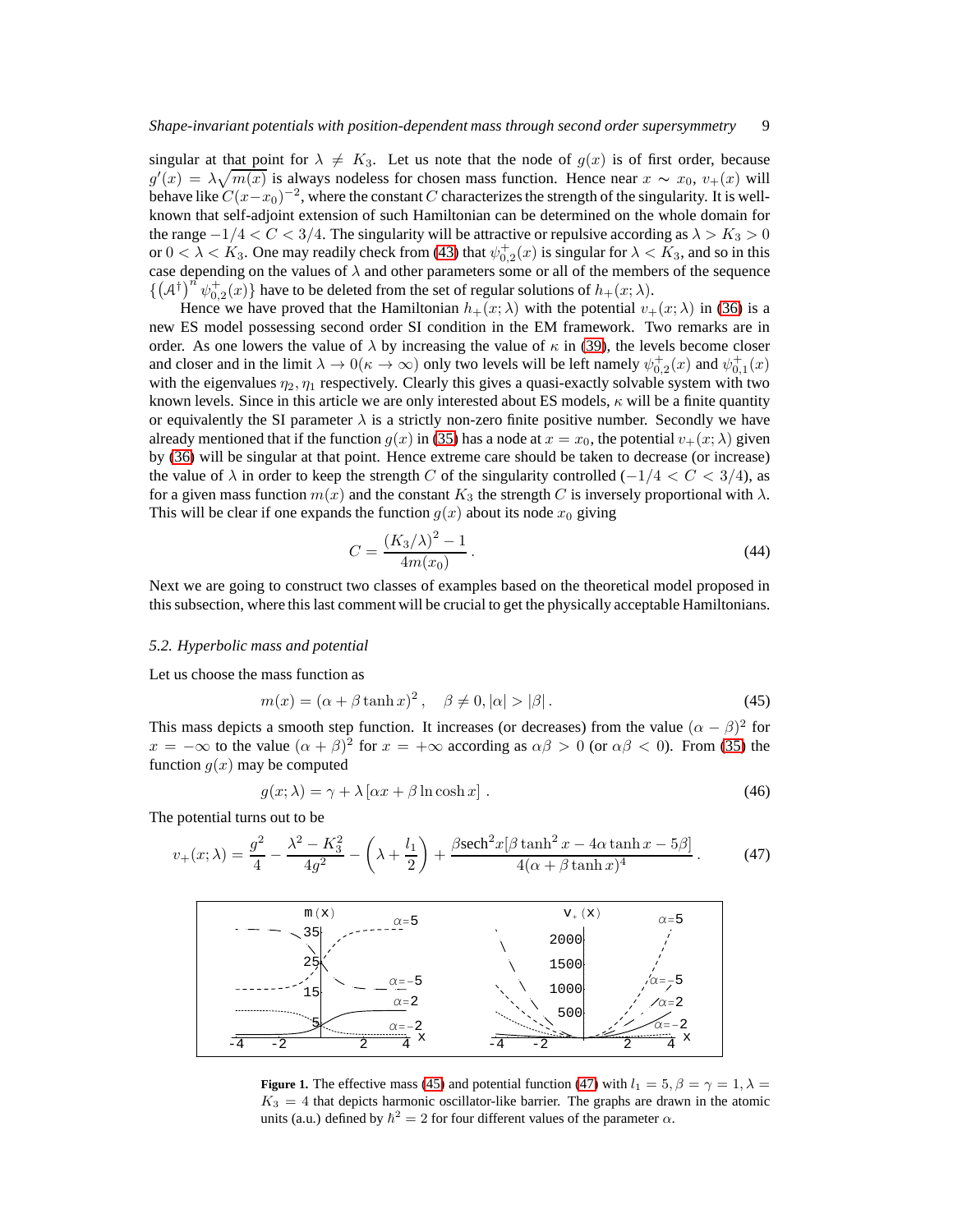The nonsingular SI potential [\(47\)](#page-8-1) and effective mass [\(45\)](#page-8-0) are shown in Fig. [1](#page-8-2) corresponding to (i)  $\beta = \gamma = 1, l_1 = 5, \lambda = K_3 = 4$  and (ii) four different values of the parameter  $\alpha$ . For all values of  $\alpha$  (with the restriction  $|\alpha| > |\beta|$ ,  $\beta \neq 0$ , which is necessary to have nodeless nonconstant mass) we have a harmonic oscillator-like well. As the magnitude of  $\alpha$  decreases the well becomes flatter. The constant mass system will be recovered with  $\beta = 0$ , and consequently the potential will reduce to harmonic oscillator for  $\lambda = K_3$ . For very small values of  $\beta$  the wave functions tend to those associated with harmonic oscillator. On the contrary, for large values of  $\beta$  the wave functions tend to spread over the region whose size grows as  $\beta$  increases due to the influence of step mass [\(45\)](#page-8-0) in the potential profile. This behaviour is demonstrated in Fig. [2,](#page-9-0) which contains the potential and wave functions associated with ground and first two excited states corresponding to (i)  $\alpha = \gamma = 1, \lambda = K_3 = 4$  and (ii)  $\beta = 0.9, 0.001$ .



<span id="page-9-0"></span>**Figure 2.** Wave functions associated with ground and first two excited states and the SI potential [\(47\)](#page-8-1) corresponding to  $\beta = 0.9$  and  $\beta = 0.001$  while other parameters are  $\alpha = \gamma = 1, \lambda = K_3 = 4$  (a.u. are used).

The nature of the potential is dramatically changed for  $\lambda \neq K_3$ . As can be seen from [\(46\)](#page-8-3) that near  $x \sim x_0$ , the potential behaves like

$$
v_{+}(x;\lambda) \sim \frac{C}{(x-x_0)^2},
$$

where  $x = x_0$  is node of  $g(x)$  and the strength C of the singularity is to be computed from the formula [\(44\)](#page-8-4). For the weakly attractive singularity ( $-1/4 < C < 0$ ) the physical wave functions tend to vanish at  $x \to x_0$  according to the boundary conditions. This behaviour is clearly appreciated from Fig. [3,](#page-9-1) where we have plotted singular and non-singular potentials with their probability density functions  $(|\psi_n(x)|^2)$  associated with first three lowest levels corresponding to (i)  $\lambda = 4$  and (ii)  $\lambda = 6$ . The other constants are taken as  $l_1 = 5, K_3 = 4, \beta = \gamma = 1, \alpha = 2$ , which gives  $C = -0.04$  and  $x_0 = -0.09$ .



<span id="page-9-1"></span>**Figure 3.** Non-singular and singular (attractive) potential [\(47\)](#page-8-1) along with probability-density functions (in a.u.) associated with ground and first two excited states corresponding to  $\lambda = 4$  and  $\lambda = 6$  for  $l_1 = 5, K_3 = 4, \alpha = 2, \beta = \gamma = 1.$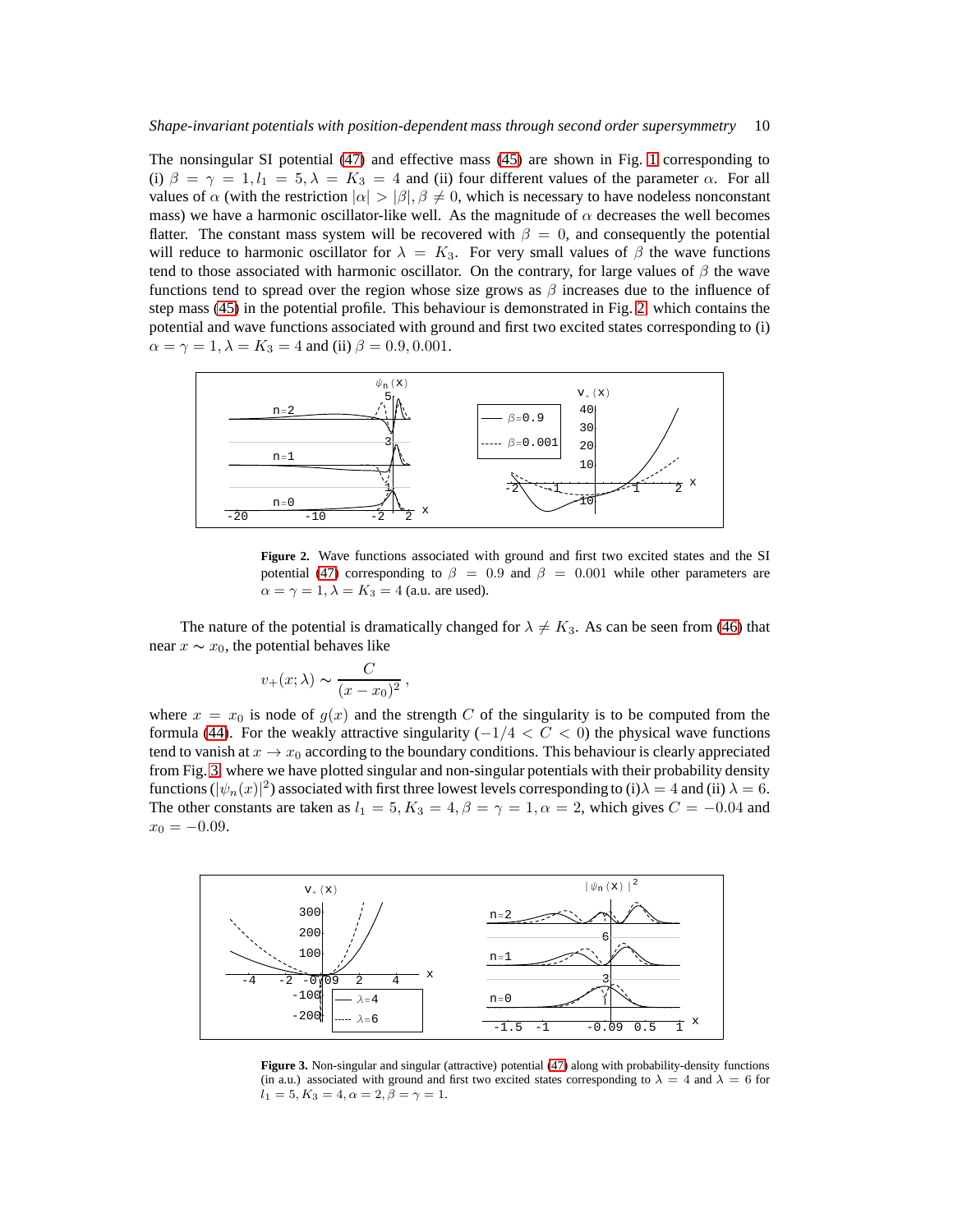### *5.3. Algebraic mass and potential*

As our second example, let us take the following mass function studied in Ref. [\[6\]](#page-13-8)

<span id="page-10-1"></span>
$$
m(x) = \left(\frac{\alpha + x^2}{1 + x^2}\right)^2, \quad \alpha > 0, \neq 1.
$$
 (48)

This mass function remains strictly positive definite everywhere and approach a constant value 1 at both infinity. The SI potential is

$$
v_{+}(x;\lambda) = \frac{g^{2}}{4} - \frac{\lambda^{2} - K_{3}^{2}}{4g^{2}} - \left(\lambda + \frac{l_{1}}{2}\right) + (\alpha - 1)\frac{3x^{2} - 1}{(\alpha + x^{2})^{3}} - 5(\alpha - 1)^{2}\frac{x^{2}}{(\alpha + x^{2})^{4}},
$$
 (49)

where

<span id="page-10-3"></span><span id="page-10-0"></span>
$$
g(x; \lambda) = \gamma + \lambda [x + (\alpha - 1)\tan^{-1} x].
$$
\n(50)



<span id="page-10-2"></span>**Figure 4.** Non-singular potential [\(49\)](#page-10-0) and mass function [\(48\)](#page-10-1), depicted in a.u., for  $l_1$  =  $5, \gamma = 1, \lambda = K_3 = 4$  corresponding to (i)  $\alpha = 0.3, 0.6$  (first row) and (ii)  $\alpha = 1, 10$ (second row).

The non-singular potential is given by [\(49\)](#page-10-0) for  $\lambda = K_3$ . For  $0 < \alpha < 1$ , it is a bistable potential and for  $\alpha > 1$  it is a single potential well, while  $\alpha = 1$  recovers the constant-mass system giving harmonic oscillator well. Fig. [4](#page-10-2) describes non-singular potential [\(49\)](#page-10-0) and mass function [\(48\)](#page-10-1) corresponding to (i)  $\alpha = 0.3, 0.6$  (first row) and (ii)  $\alpha = 1, 10$  (second row). From this Fig. it is clear that for small values of  $\alpha$ , the height of separator between two wells grows producing a thin barrier. On the other hand for very large values of  $\alpha$ , the single well becomes sharper compare to that of standard harmonic oscillator well.

The potential acquires an inverse-square singularity for  $\lambda \neq K_3$ , which is repulsive (attractive) for  $0 < \lambda < K_3$  ( $\lambda > K_3$ ). For weakly repulsive singularity ( $0 < C < 3/4$ ) the regular (nonsingular) wave functions are given by the sequence  $\{(\tilde{\mathcal{A}}^{\dagger})^n \psi_{0,1}^+(x)\}$ . According to the boundary conditions required to have self-adjoint extensions of the Hamiltonian, these wave functions tend to vanish at  $x \to x_0$ ,  $x_0$  being node of the function  $g(x)$  given by [\(50\)](#page-10-3). This behaviour is depicted in Fig. [5,](#page-11-0) wherein we have plotted singular potential along with probability density functions associated with first three excited levels of the sequence  $\{\psi_n(x; \lambda)\}\$  given by [\(42\)](#page-7-2) for  $\lambda = 2$ , other parameters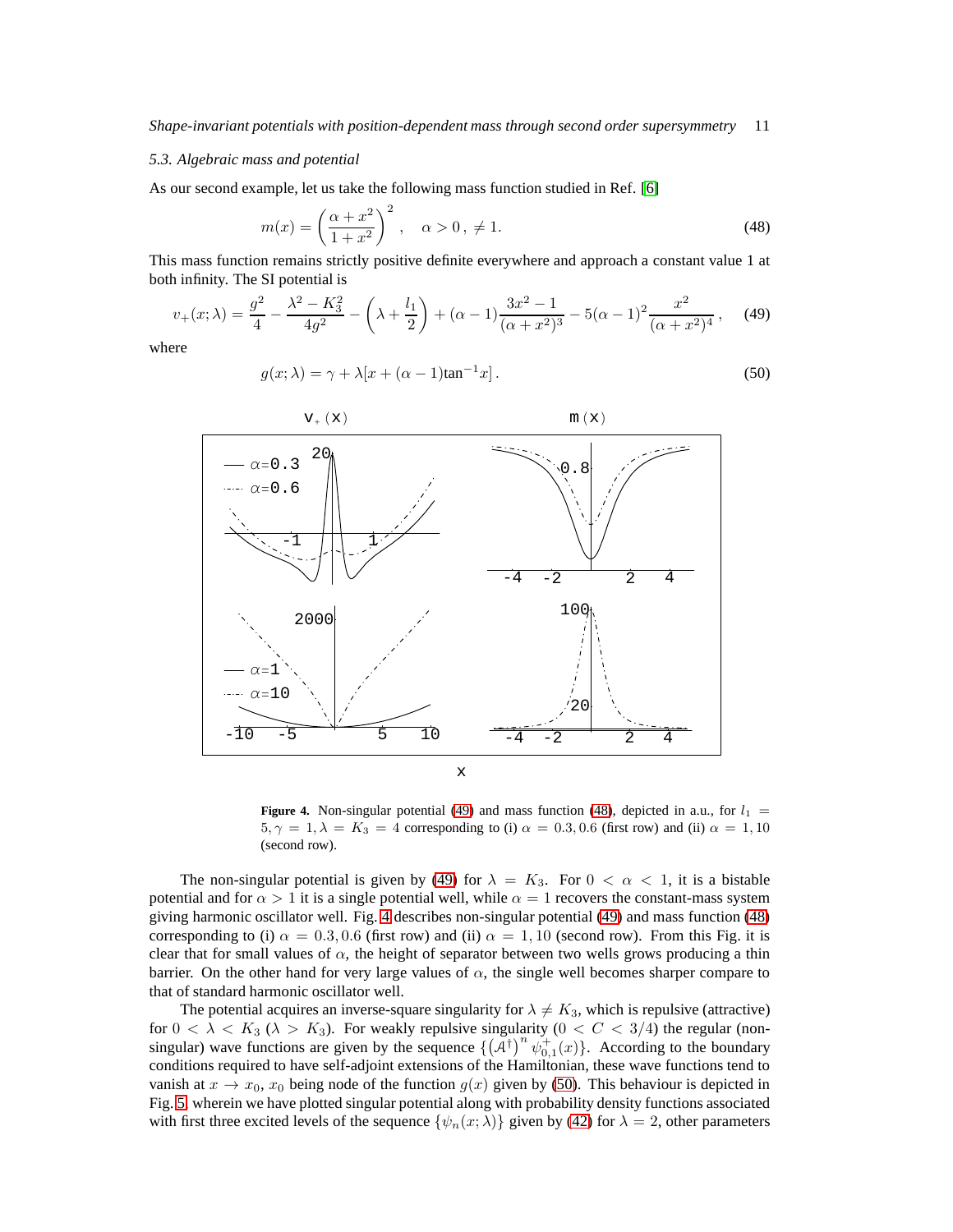being taken as  $l_1 = 5, K_3 = 4, \alpha = 2, \gamma = 1$ . These choice of parameters yields the strength C and center  $x_0$  of the singularity as  $C = 0.25, x_0 = -0.26$ .



<span id="page-11-0"></span>**Figure 5.** Singular (repulsive) potential [\(49\)](#page-10-0) and the probability-density functions (in a.u.) corresponding to non-singular wave functions associated with first three excited levels for  $l_1 = 5, \alpha = 2, \gamma = 1, \lambda = 2, K_3 = 4.$ 

Physically the well confining the particle is divided into two zones by a high thin barrier at  $x_0 = -0.26$ . But note that for weakly repulsive case this barrier is penetrable by a quantummechanical particle.

#### *5.4. SI condition in reduced first order SUSY*

In subsection [5.1](#page-6-4) we have proposed a second order SI condition [\(34\)](#page-6-1) and consequently have obtained a new system of ES Hamiltonians  $h_+(x; \lambda)$  where the potential  $v_+(x; \lambda)$  and the mass  $m(x)$  are related according to [\(36\)](#page-6-3). Here we wish to show that the same system [\(36\)](#page-6-3) (up to a constant shift) could be studied through first order SI formalism provided the Hamiltonians are factorizable according to [\(29\)](#page-5-3) or [\(31\)](#page-5-4). To see this, consider the 1-SUSY pair  $(v_+ \equiv v_+^{(2)}, v_-^{(2)})$  given by [\(20\)](#page-3-5) and [\(32\)](#page-5-5) corresponding to Type II reduction [\(31\)](#page-5-4). Here the SI parameter will be  $K_3$  instead of  $\lambda$ , while the other parameters have to be considered fixed. For convenience, in the following we will use the symbol  $a_0$  for  $K_3$ . The relation between first order superpotential  $W_2(x; a_0)$  and the mass function  $m(x)$  reads from [\(31\)](#page-5-4) and [\(35\)](#page-6-2)

<span id="page-11-1"></span>
$$
\mathbf{W}_2(x; a_0) = \frac{g(x)}{2} - \frac{m'(x)}{4m^{3/2}(x)} + \frac{a_0 - \lambda}{2g(x)}.
$$
\n(51)

To have zero energy ground state, consider the Hamiltonian  $\tilde{h}^{(2)}_+(x; a_0) = h^{(2)}_+(x; a_0) - K_2(a_0) =$  $A_2^{\dagger}(x;a_0)A_2(x;a_0)$ , where the operator  $A_2$  is given by [\(28\)](#page-5-2) and  $K_2(a_0) = -(a_0 + l_1)/2$  for Type II reduction. Let us use the following abbreviations for the shifted potentials

$$
\tilde{v}_+^{(2)}(x;a_0) = v_+^{(2)}(x;a_0) - K_2(a_0), \qquad \tilde{v}_-^{(2)}(x;a_0) = v_-^{(2)}(x;a_0) - K_2(a_0),
$$

where  $\phi_n^{+(2)}(x; a_0), \epsilon_n^{+(2)}$  correspond wave functions and eigenvalues. Note that the wave functions and energy eigenvalues of  $h_+(x; \lambda)$ , given by [\(18\)](#page-3-4) and [\(36\)](#page-6-3) are related with  $\{\phi_n^{+(2)}(x; a_0), \epsilon_n^{+(2)}\}$  by

<span id="page-11-2"></span>
$$
\psi_n^+(x; \lambda) \propto \phi_n^{+(2)}(x; a_0),
$$
  $E_n^+ = \epsilon_n^{+(2)} + K_2, \quad n = 0, 1, ...$ 

where  $a_0 \equiv K_3$ . One then find from [\(51\)](#page-11-1) following SI condition in the reduced first order SUSY

$$
\tilde{v}_{-}^{(2)}(x;a_0) = \tilde{v}_{+}^{(2)}(x;a_1) + R(a_1), \qquad a_1 = f(a_0) = 2\lambda - a_0, \ R(a_1) = 2\lambda - a_1. \tag{52}
$$

Thus full spectra of  $\tilde{h}^{(2)}_+(x; a_0)$  can be recovered according to standard prescription

$$
\epsilon_0^{+(2)} = 0, \epsilon_n^{+(2)} = \sum_{k=1}^n R(a_k), \quad a_k = f(a_{k-1})
$$
  

$$
\phi_n^{+(2)}(x; a_0) \propto A_2^{\dagger}(x; a_0) A_2^{\dagger}(x; a_1) \cdots A_2^{\dagger}(x; a_{n-1}) \phi_0^{+(2)}(x; a_n) \quad , \quad n = 1, 2 \ldots
$$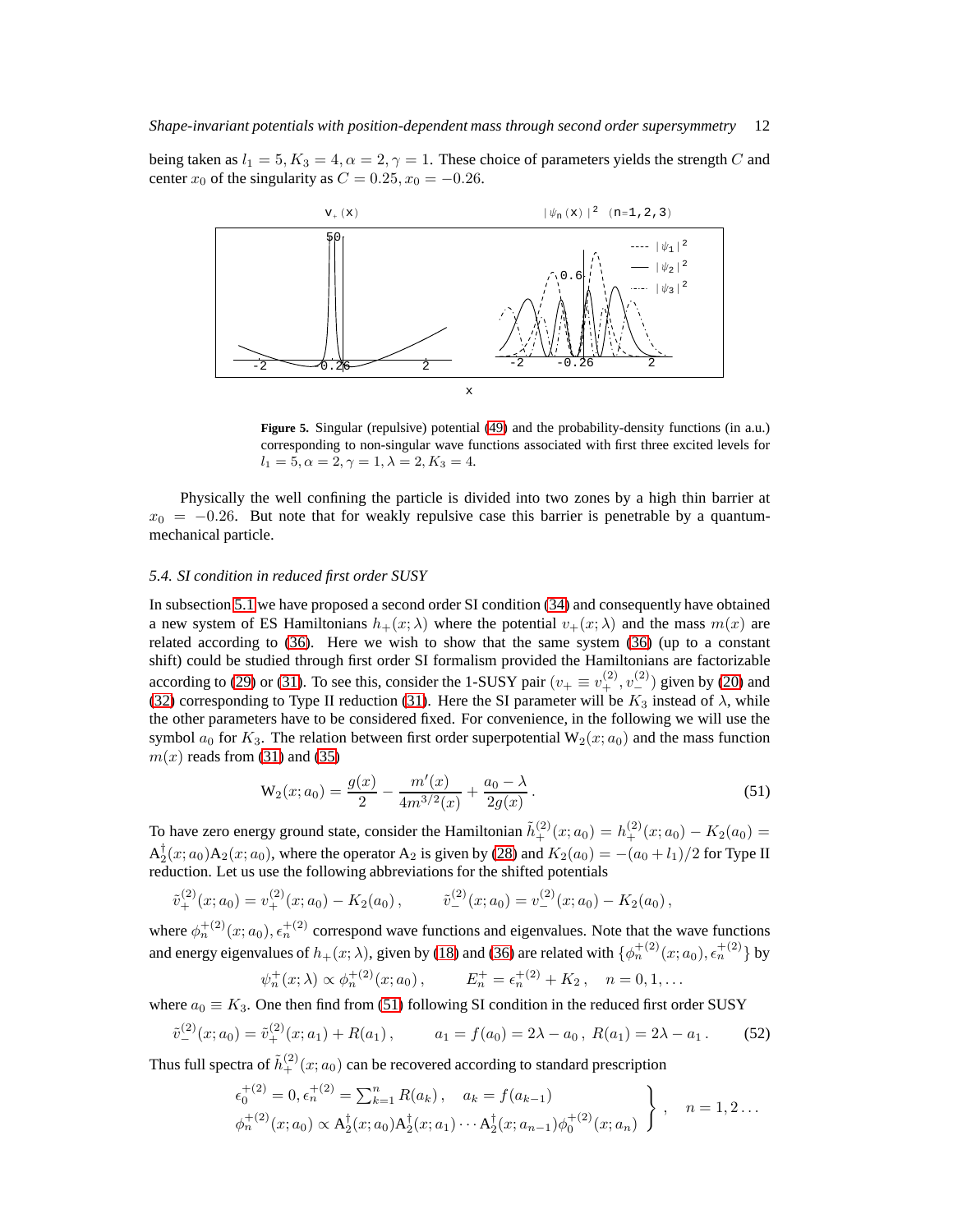where  $\phi_0^{+(2)}(x; a_0)$  is zero mode of the operator  $A_2(x; a_0)$ , given by [\(33\)](#page-5-6). Two points are to be noted. Firstly imposing the restriction of factorizability on the Hamiltonians one would come out with the SI condition [\(52\)](#page-11-2) and the relation [\(51\)](#page-11-1), which have not been reported so far in the literature for EM Hamiltonian. Secondly the proposed SSUSY scheme definitely leads to a generalized SI criteria [\(34\)](#page-6-1), because in this case no such restrictions need to be imposed on the Hamiltonians.

Our final remark is that in the CM limit  $m \to 1 \P$ , both potentials  $v_+(x; \lambda)$ , given by [\(47\)](#page-8-1) and [\(49\)](#page-10-0) reduce to known SI potential  $v^{\text{CM}}_+(x; \lambda)$ :

<span id="page-12-2"></span>
$$
v_{+}^{\text{CM}}(x;\lambda) = \frac{(\gamma + \lambda x)^2}{4} - \frac{\lambda^2 - K_3^2}{4(\gamma + \lambda x)^2} - \left(\lambda + \frac{l_1}{2}\right),\tag{53}
$$

and the wave functions and energy eigenvalues exactly coincide with those [\[46,](#page-13-23) [47\]](#page-13-24) for [\(53\)](#page-12-2).

#### <span id="page-12-0"></span>**6. Conclusion**

In this article we have used SSUSY scheme for describing dynamics of a quantum particle with a position-dependent mass. We have derived a compact expression of 2-SUSY pairs  $(v_+, v_-)$  in terms of second order superpotential  $W_m(x)$  and the mass function  $m(x)$ . A detailed analysis has been given about zero mode equations of second order supercharges and possible reduction of SSUSY scheme to first order SUSY. Based on the existence of intertwining relation between 2-SUSY partner Hamiltonians  $h_+$ , we have obtained a new relation between potential  $v_+(x)$  and mass  $m(x)$  leading to a simple SI condition. As a result full spectra is achieved by successive application of second order raising operator  $A^{\dagger}$  upon the zero modes of the lowering operator A. It is shown that in the reduced first order SUSY approach, one may obtain a new relation between first order superpotential  $W_2(x)$ and mass  $m(x)$  and the same system (up to a constant shift) could possess a first order SI property provided the Hamiltonians are factorizable. The advantage of using SSUSY scheme is that it deals with a generalized but simpler SI requirement, namely partner Hamiltonians differ by a constant  $\lambda$ .

We have constructed explicit examples for two types of position-dependence of mass function, one is hyperbolic and the other is algebraic. The corresponding potentials have very different aspects based on the values of the SI parameter  $\lambda$ . Both are non-singular for  $\lambda = K_3$ , where the constant  $K_3$ appears in the process of relating Schrödinger Hamiltonian with super Hamiltonian. The parameters  $β$  and  $α$  characterizes position-dependence of mass [\(45\)](#page-8-0) and [\(48\)](#page-10-1) respectively. The non-singular algebraic potential [\(49\)](#page-10-0) shares same qualitative features as those discovered in Ref. [\[6\]](#page-13-8). For  $\lambda \neq K_3$ , the potentials acquire an inverse square singularity, which is attractive (repulsive) for  $\lambda > K_3$  $(\lambda < K_3)$ . The week strength of singularity  $(-1/4 < C < 3/4)$  is particularly of physical interest. Because for weakly attractive singularity  $(-1/4 < C < 0)$  the ground state energy remains finite. On the other hand, for weakly repulsive singularity  $(0 \lt C \lt 3/4)$  the barrier is penetrable by quantum-mechanical particle. In both instances, regular (non-singular) wave functions vanish at the center of the singularity.

It is important to clarify that the novelty of our work lies in the fact that we have generalized for the first time the concept of SI to the second order SUSY approach for EM Hamiltonians. In this context one should look into the explicit classification done in Ref. [\[16\]](#page-13-6) via N-fold SUSY approach to EM quantum systems. The systems investigated in this article belong to a special subclass of the systems studied there, which possess second order shape-invariance. Hence one has a significant advantage of obtaining wave functions and energy eigenvalues for such Hamiltonians over the existing general method for arbitrary potential and mass functions.

We would like to mention that in many practical applications, where continuous spectra is of interest [\[1\]](#page-13-0), SSUSY scheme used here may be utilized to relate transmission and reflection amplitudes of partner Hamiltonians. The idea of SI condition for SSUSY scheme can be straightforwardly extended to general N-th order representation ( $N > 2$ ) of ladder operators. However obtaining a physical model will be much more difficult, because one has to make an appropriate choice of the

<span id="page-12-1"></span> $\P m \to 1$  is taken to tally with the conventional choice of atomic units  $\hbar^2 = 2m = 1$  for constant mass m.